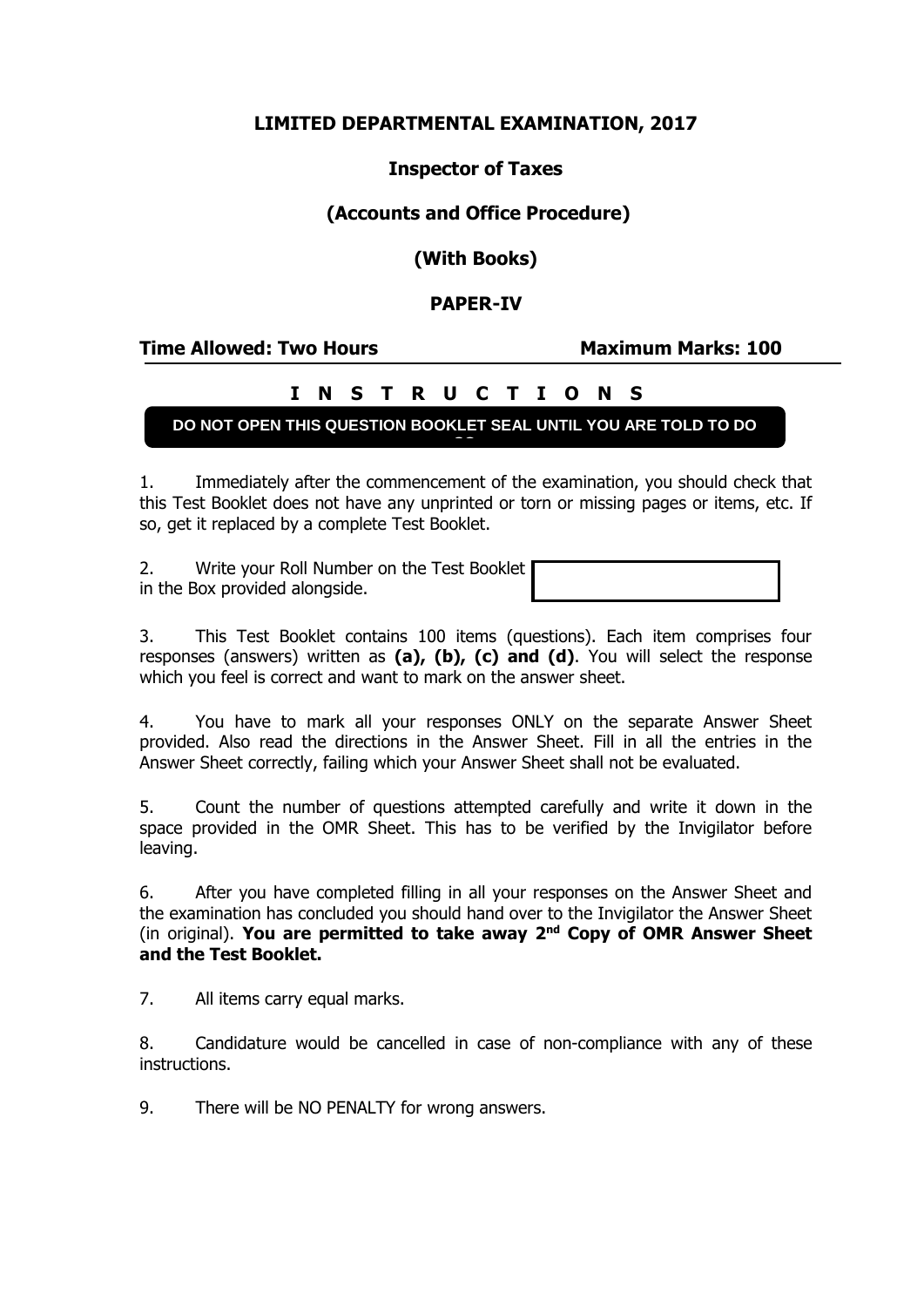## **Question Starts**

- 1. An employee holds lien on a post
	- (a) While on foreign service ;
	- (b) During joining time on transfer to another post ;
	- (c) While under suspension ;
	- (d) All of the above.

2. A Government servant can hold lien on the post in his parent department, while getting employed in other department, for a period of -

- (a) One year ;
- (b) Two years ;
- (c) Three years ;
- (d) Five years.

3. Lien of a permanent employee on foreign assignment on Government to Government basis to developing countries of Asia, Africa and Latin America, may be extended upto -

- (a) Two years ;
- (b) Three years ;
- (c) Five years ;
- (d) Six years.

4. Lien on a post shall stand terminated if the employee -

> (a) Acquires lien on a permanent post outside his parent cadre ; (b) Proceeds on immediate absorption basis to a post/service outside his service/cadre/post ; (c) Overstays at foreign service/deputation beyond the maximum permissible period ; (d) All of the above.

5. Pay means the amount drawn monthly by a Government servant, in terms of -

- (a) FR 9(20) ;
- (b)  $FR \frac{9(21)}{a}$ ;
- (c) FR 9(23) ;
- (d) FR 9(25).

6. Overseas pay means -

(a) Pay of a Government servant remitted abroad ; (b) Pay granted to a Government servant for his services abroad ; (c) Pay granted to a Government servant for his services in a country other than the country of his domicile ; (d) None of the above.

7. Substantive pay means pay other

- than -
- (a) Special pay ;
- (b) Personal pay ;
- (c) Emoluments classed as pay
- (d) All of the above.

8. Personal pay means additional pay granted to a Government servant -

(a)To save him from a loss of substantive pay due to revision of pay ;

(b)To save him from a loss of substantive pay due to reduction of substantive pay for any reason except disciplinary action ;

(c)In exceptional circumstances, on other personal considerations ; (d) All of the above.

9. Special pay or special allowance is an addition to the emoluments of a post or of a Government servant for -

> (a) Special achievements of the Government servant ;

> (b) Specially arduous nature of duties ;

> (c) Specific addition to the work or responsibility ;

(d) Both (b) and (c) above.

10. Special pay (allowance) is admissible for -

(a) Cash handling duties of a cashier ;

(b) Assisting cashiers in bringing cash from bank ;

(c) Operating franking machines / Photostat machines / Gestener ;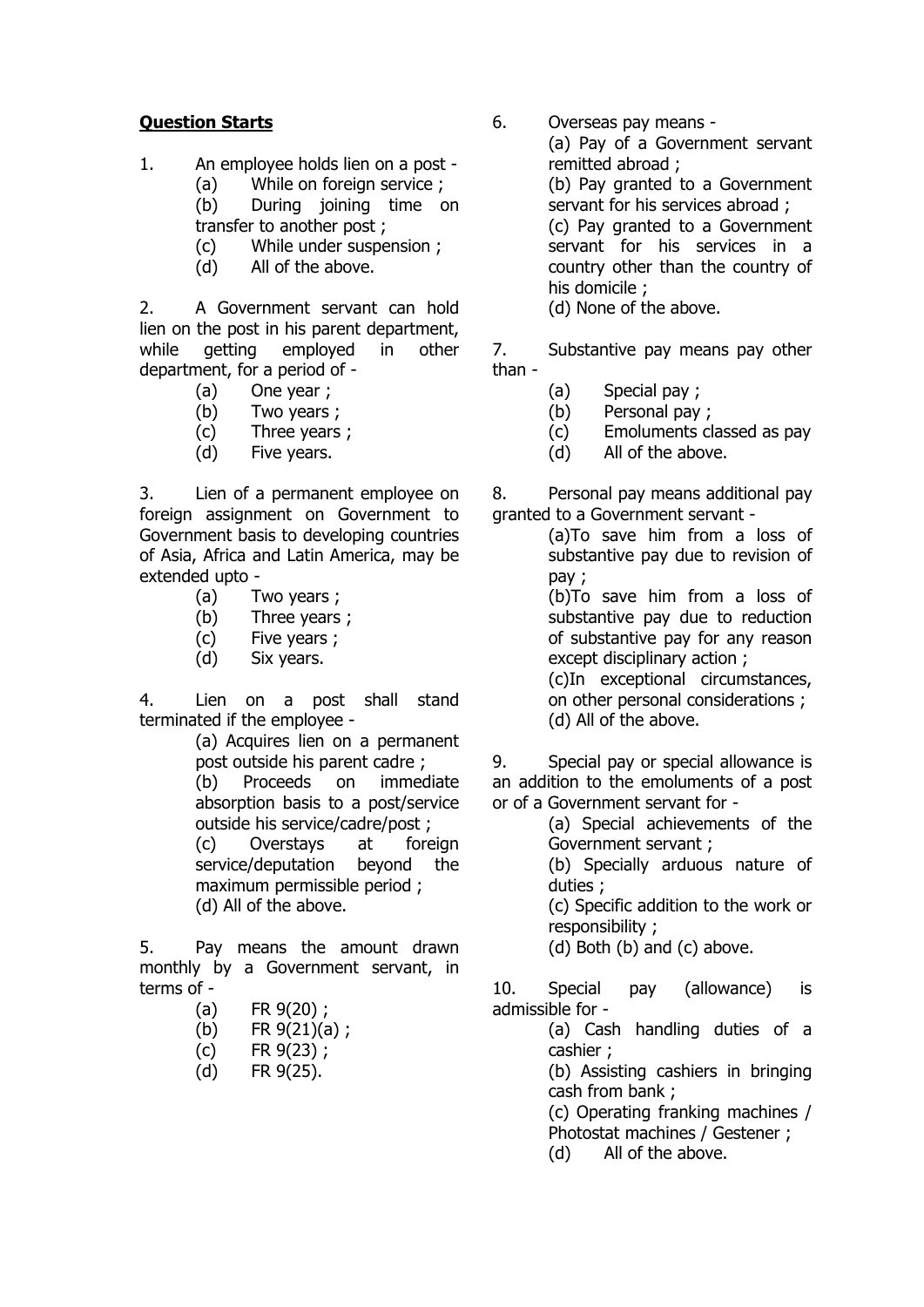11. The current rate of Cash Handling Allowance to cashiers for handling an amount of average monthly cash disbursed of over Rs. 10 lakhs is -

- (a) Rs. 600 p.m. ;
- (b) Rs. 750 p.m. ; (c) Rs. 900 p.m. ;
- (d) Rs. 1000 p.m.

12. Monthly grant made to a Government servant who is not in receipt of pay or leave salary is -

- (a) Personal grant ;
- (b) Grant-in-aid ;
- (c) Subsistence grant ;
- (d) Substantive grant.
- 13. Existing basic pay does not include
	- (a) Dearness allowance ;
	- (b) Non-practicing allowance ;
	- (c) House rent allowance ;
	- (d) All of the above.

14. The pay of a Government servant whose promotion or appointment to a post is found to be or have been erroneous, shall be regulated under -

- (a) FR 22 ;
- (b) FR 23 ;
- (c) FR 27 ;
- (d) FR 31-A.

15. Family planning allowance is allowed to a male Government employee if his age at the time of sterilization operation does not exceed 50 years and that of his wife does not exceed -

- (a) 45 years ;
- (b) 48 years ;
- (c) 50 years ;
- (d) 55 years.

16. Family planning allowance is admissible to an employee undergoing sterilisation and having -

(a) Not more than one surviving child ;

(b) Not more than two surviving children ;

(c) Not more than three surviving children ;

(d) All of the above.

17. Payment by way of fee does not include -

> (a)Income from property, dividends and interest on securities ;

> (b) Income from literary, cultural, artistic, scientific or technological efforts ;

> (c) Income from participation in sports activities as amateur ;

(d) All of the above.

18. A Government employee is required to obtain prior permission for undertaking the work or rendering any service and to accept fee therefor, in terms of -

- (a) FR 9(6A) ;
- (b) FR  $46(a)$ ;
- (c) FR 46(b) ;
- (d) FR 48.

19. Fee can be retained by the Government employee, upto a limit of -

(a) Rs. 1500 in a financial year in case of recurring fee ;

(b) Rs. 1500 in case of each nonrecurring fee ;

(c) 2/3rd of the amount of fee in excess of Rs. 1500 ;

(d) All of the above.

20. Honorarium may be paid to an employee for an occasional or intermittent work, subject to condition -

(a) The work should be so laborious or of such special merit as justifies a special reward ;

(b) The amount of honorarium is settled in advance ;

(c) The sanctioning authority shall record in writing the reasons for grant of honorarium ;

(d) All of the above.

21. No honorarium should be paid for (a) Meritorious work such as working for long hours ; (b) Special work in arbitration case (c)Exemplary work of commendable nature and devotion to duty ; (d) All of the above.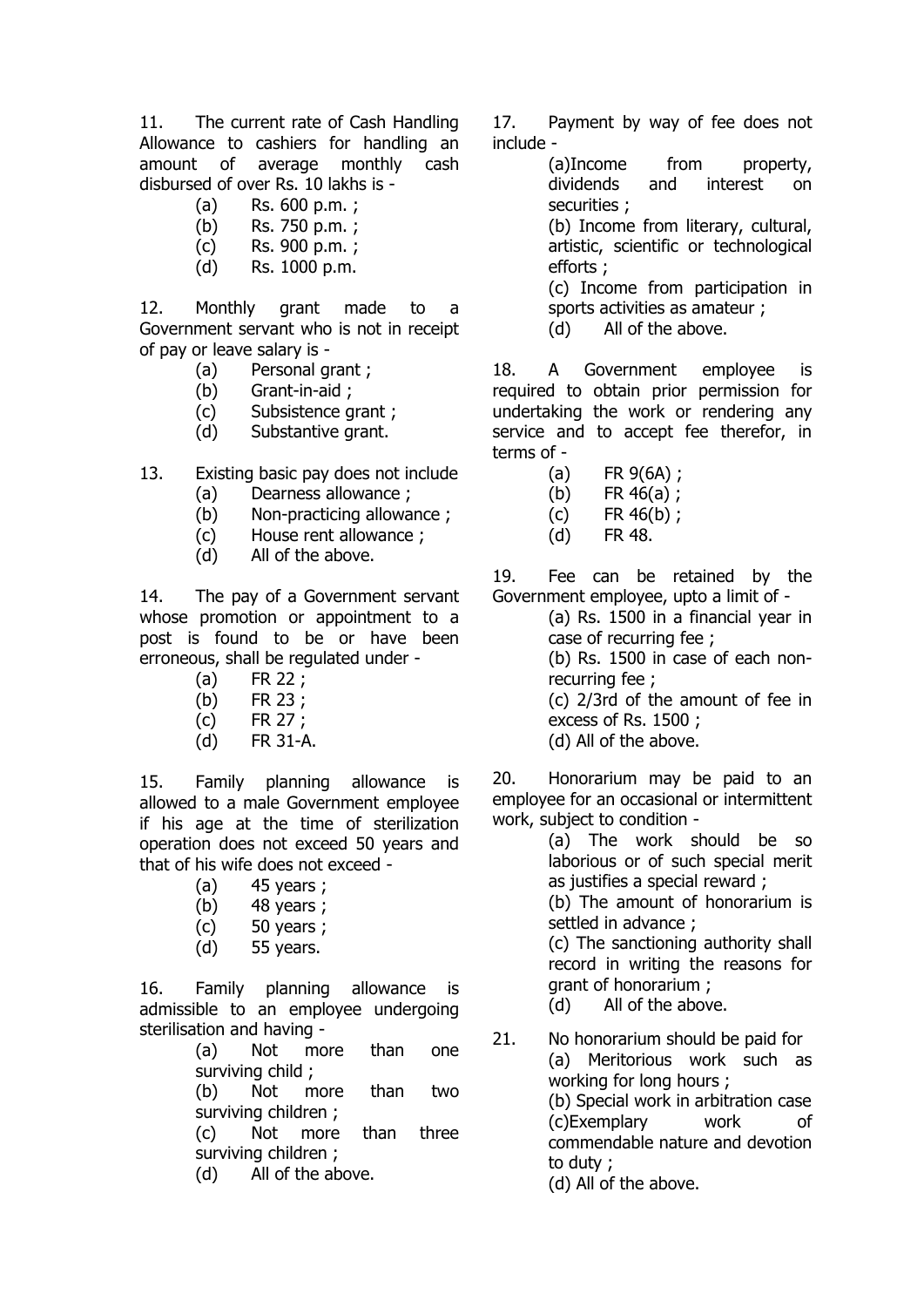22. Reporters/Interpreters are allowed honorarium for taking down reports of Parliament proceedings at the rate of -

- $(a)$  Rs. 25 per day ;
- (b) Rs. 125 per day ;
- (c) Rs. 250 per day ;
- (d) Rs. 500 per day.

23. Non-practicing allowance will count as pay for the purpose of -

(a) Pay fixation ;

(b) DA, TA and other allowances ;

(c) Calculation of retirement benefits ;

(d) Allotment of residential accommodation.

24. Non-practicing allowance is allowable in respect of -

> (a) Medical posts for which medical qualification recognised under the Indian Medical Council Act is essential ;

> (b) Dentists posts for which qualification recognised under the Dentists Act is essential ;

> (c) Veterinary posts for which qualification of BVSc & AH is essential ;

(d) All of the above.

25. Average emoluments means the average of emoluments drawn by the employee during -

(a) Last 3 months of his service ;

(b) Last 3 years of his service ; (c) Last 10 months of his

service ; (d) Last 12 months of his service.

26. Under FR a Government servant may be required to subscribe to provident fund, a family pension fund or other similar fund.

 $(a)$  15;

- $(b)$  16 ;
- $(c)$  18;
- (d) 22.

27. Under FR 26(b), extraordinary leave is counted as duty under following circumstances -

> (a) EOL granted due to inability of a Government servant to join or re-join duty on account of civil commotion ;

> (b) EOL granted to a Government servant for prosecuting higher technical and scientific studies ;

- (c) Both (a) and (b) above ;
- (d) None of the above.

28. An employee having attained the prescribed age and completed prescribed years of qualifying service, may seek voluntary retirement from service by giving a notice of -

- (a) At least one month ;
- (b) At least three months ;
- (c) At least six months ;
- (d) None of the above.

29. Permission for voluntary retirement may be withheld if the Government servant is under suspension or chargesheeted or being prosecuted for grave misconduct, in terms of -

- (a) FR  $56(j)$  and  $(k)$ ;
- (b) FR 56(k) and (l) ;
- (c) FR 56(k) and (m) ;
- (d) None of the above.

30. A Government employee whose date of birth is 1st July, shall retire on superannuation, on last day of the month  $of -$ 

- (a) June ;
- (b) July ;
- (c) August ;
- (d) None of the above.
- 31. A Controlling Officer includes (a) An officer entrusted by the Department with the responsibility of controlling the incurring of expenditure and / or the collection of revenue ;

(b) A Head of Department ;

(c) An Administrator of a Union Territory ;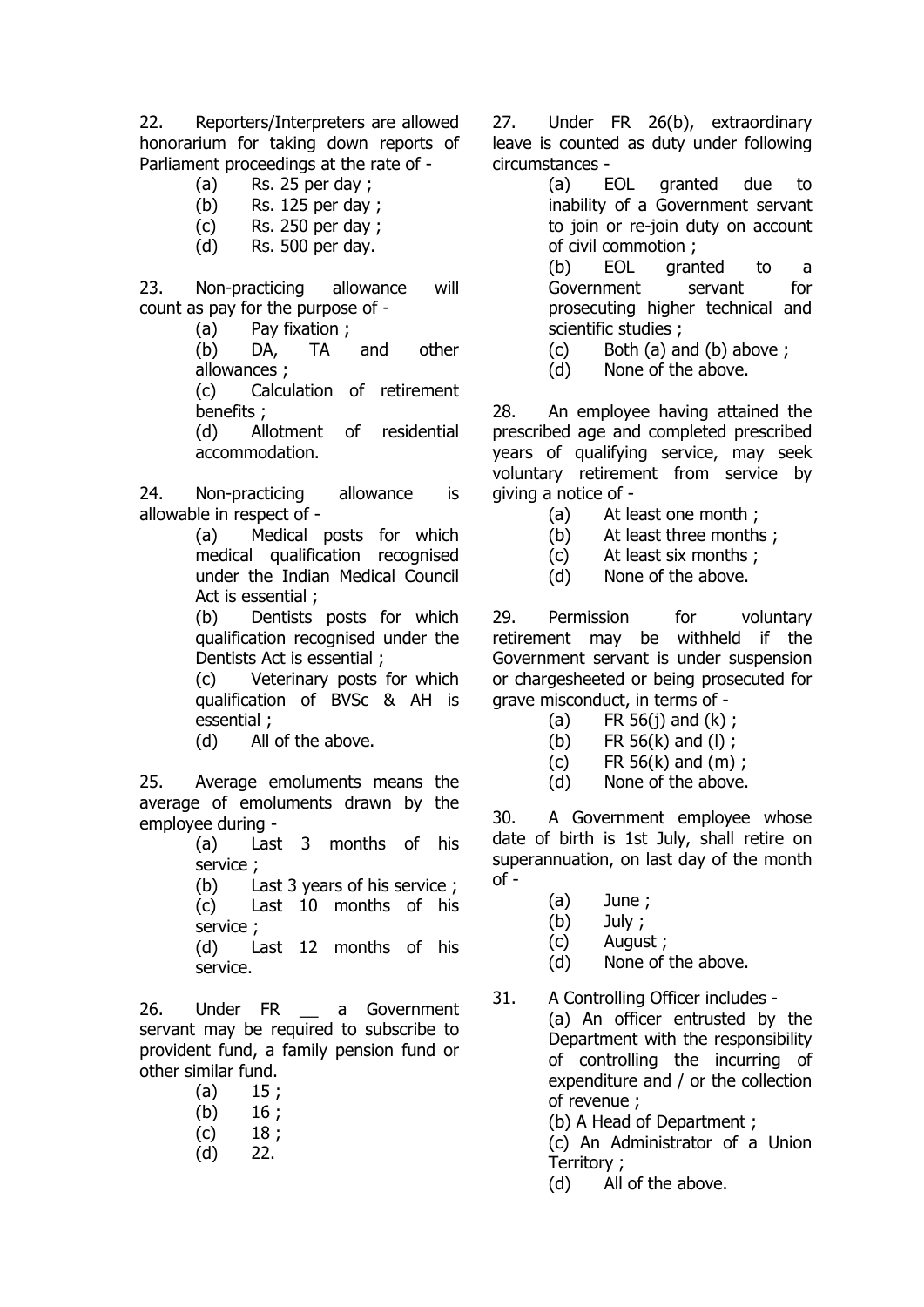32. A Head of Office means -

(a) A Gazetted Government Servant declared as such by the Government or by the Head of Department under whom he may be employed, with the concurrence of the Finance Department of the Government of Manipur ;

(b) Any other authority declared as such under any general or special orders of the competent authority

- $(c)$  Both  $(a)$  and  $(b)$ ;
- (d) None of the above.

33. An expenditure which is incurred at periodic intervals is a -

- (a) Revenue expenditure ;
- (b) Recurring expenditure ;
- (c) Non-recurring expenditure
- (d) Capital expenditure.

34. As per rule 3 of GFR, 1963, all moneys received by or on behalf of the Government, should be brought into Government Account -

- (a) The same day ;
- (b) By the next day ;
- (c) Within 7 days ;
- (d) Without delay.

35. In terms of rule 4 of GFR, 1963, the following shall not be paid into the Public Account -

(a) Moneys received by or deposited with an officer of the Central / State Government ;

(b) Revenues or public moneys received by Government ;

(c) Moneys received by or deposited with the Supreme Court of India or with any other Court (except a High Court) within a Union Territory ;

(d) None of the above.

36. A Budget in terms of General Financial Rules, 1963 means -

> (a) Income and Expenditure Account of the Government ;

(b) Projected Revenue Account of the Government ;

(c) Estimated Receipts and Payment Account of the Government ;

(d) Annual Financial Statement of the Government.

37. A Budget is required to be presented for every financial year in terms of \_\_\_\_\_\_\_ of the Constitution of India.

(a) Article 112 ;

(b) Article 113 ;

(c) Article 114 ;

(d) Article 115.

38. The provision for preparation, formulation and submission of budget to the Parliament / Assembly are contained in of the Constitution of India.

- (a) Articles 111 to 116 ;
- (b) Articles 110 to 115 ;
- (c) Articles 112 to 116 ;
- (d) Articles 112 to 117.

39. Guidelines for preparation of budget estimates by the Ministries / Department, shall be issued by the -

(a) Ministry of Finance, Budget Division ;

(b)Ministry / Head of Department concerned ;

(c) Comptroller & Auditor General of India ;

(d) Prime Minister of India.

40. The Budget shall contain - (a) The estimates of all revenues expected to be raised during the financial year to which the budget relates (b)The estimates of all

expenditure for each programme and project in that financial year ; (c)The estimates of all interest and debt servicing charges and any repayments on loans in that financial year ;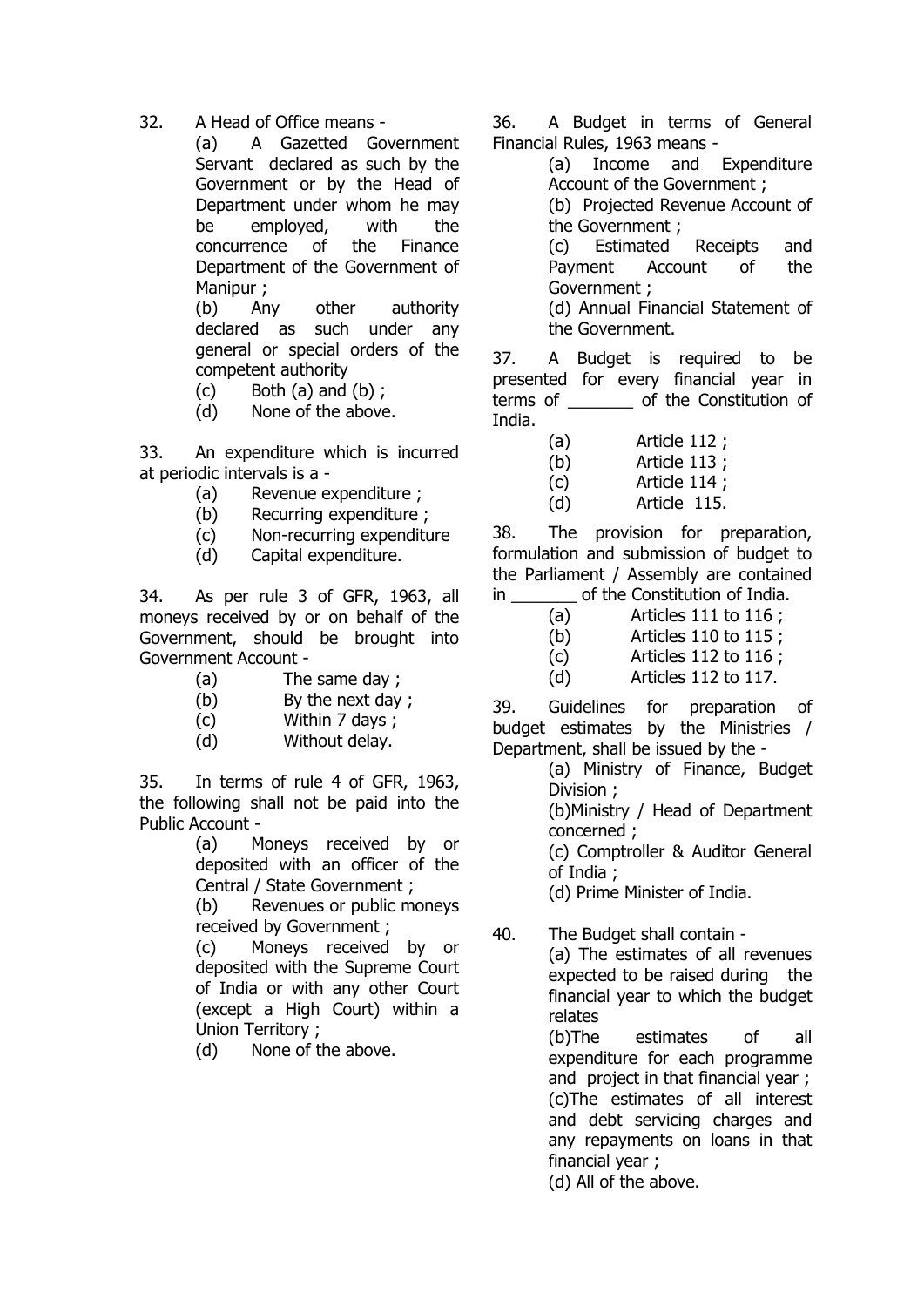41. Standard of financial propriety include -

> (a) To exercise vigilance in respect of expenditure incurred from public money in the same manner as a person of ordinary prudence would exercise in respect of his own money ;

> (b) The expenditure should not be prima facie more than the occasion demands ;

> (c) An authority must not sanction any expenditure that enures directly or indirectly to its own advantage

(d) All of the above.

42. The duties and responsibilities of a Controlling Officer in respect of funds placed at his disposal are to ensure that -

(a)The expenditure does not exceed the budget allocation ; (b)The expenditure is incurred for the purpose for which funds have been provided ;

(c)Adequate control mechanism is functioning in the department to prevent, detect errors and irregularities in the financial proceedings and to guard against waste and loss of public money ; (d)All of the above.

43. Rule \_\_\_\_\_\_ of GFR, 1963 provides that all rules, sanctions or orders shall come into force from the date of issue unless any other date is specified therein.

- $(a)$  41;
- $(b)$  42;
- $(c)$  43 ;
- (d) 44.

44. An order sanctioning creation of a temporary post should specify -

(a) The sanctioned duration of the post ;

(b) The date from which it is to be created ;

 $(c)$  Both  $(a)$  &  $(b)$  above ;

(d) None of the above.

45. All orders conveying sanctions to expenditure of a definite amount are required to be expressed in -

- (a) Figures ;
- (b) Words ;
- $(c)$  Either  $(a)$  or  $(b)$  ;
- (d) Both (a) & (b).

46. Which of the following sanctions is to be endorsed to the Audit Officer :

(a) Sanctions relating to appointment or promotion or transfer of Government Officers ; (b) Sanctions relating to creating or continuation or abolition of posts ; (c) Sanctions for handing over charge and taking over

charge ;

(d) All of the above.

47. Which of the following sanctions is not to be endorsed to the Audit Officer :

(a) Sanctions of routine nature issued by Heads of Subordinate Offices ;

(b) Sanctions issued by Ministries / Departments proper and under powers of a Head of Department ;

(c) Sanctions relating to grant of advances to Government employees ;

(d) Sanctions relating to payment or withdrawal of GPF advance to Government employees.

48. A sanction for any fresh charge shall, unless specifically renewed, lapse if no payment in whole or in part has been made during a period from the date of issue of such sanction.

- $(a)$  1 month :
- (b) 3 months ;
- (c) 12 months ;
- (d) 18 months.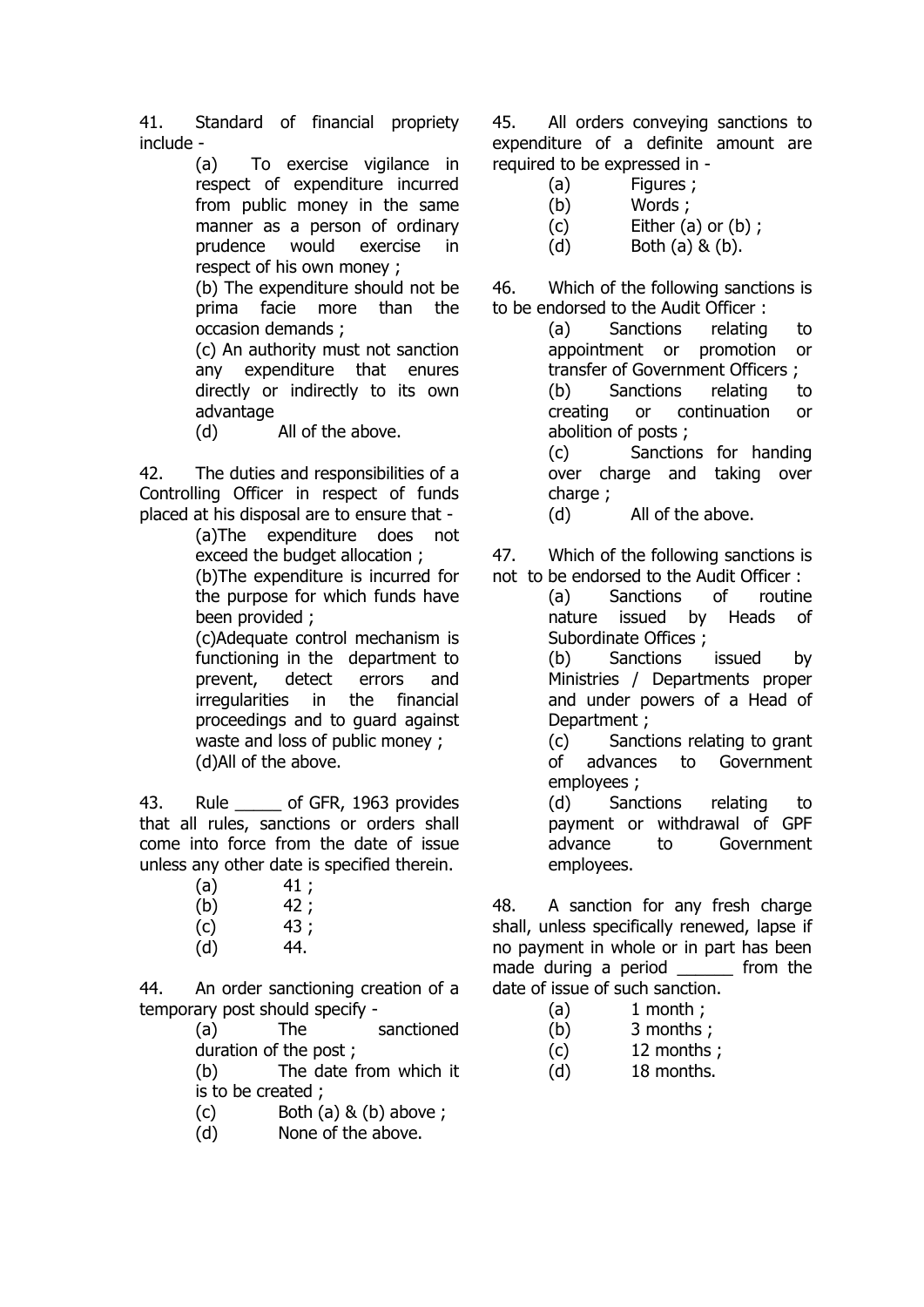49. A sanction for purchase of store shall not lapse, even if no actual payment has been made during a period of one year from the date of issue of sanction -

> (a) If the tenders have been invited within one year from the date of issue of sanction ;

> (b) If the tenders have been accepted within one year from the date of issue of sanction ;

> (c) If the indent has been placed on the Central Purchase Organisation within one year from the date of issue of sanction ;

(d)  $Both (b) & (c) above.$ 

50. Any loss or shortage of public moneys, departmental revenue or receipts, stores or other property, held by or on behalf of Government shall be immediately reported to -

(a) The next higher authority ;

(b)The Statutory Audit Officer ;

(c) The concerned Principal Accounts Officer ;

(d) All of the above.

51. Losses of revenue need not be reported if such losses are due to -

> (a) Mistakes in assessments discovered too late to permit a supplementary claim ;

> (b)Under-assessments due to interpretation of the law by a local authority overruled by a higher authority after expiry of time-limit under the law ;

(c)Refunds allowed on the ground that the claims were time-barred ; (d)All of the above.

52. The Controller General of Accounts is responsible for prescribing the form of accounts of the Union and States, in term of article \_\_\_\_\_ of he Constitution of India.

- (a) Article 112 ;
- (b) Article 118 ;
- (c) Article 150 ;
- (d) Article 151.

53. Original works does not include -

(a) All new constructions ; (b) Additions and alterations to existing works ; (c) Special repairs to newly purchased or previously abandoned buildings and structures ; (d) Works undertaken to maintain building and fixtures.

54. The following is not a Public Works Organisation -

(a) Central Public Works Department ;

(b) Military Engineering Service ;

- (c) Indian Buildings Congress ;
- (d) Border Roads Organisation.

55. A utilization certificate of the grant is to be furnished within of the closure of the financial year.

- (a) 3 months ;
- (b) 6 months ;
- (c) 9 months ;
- (d) 12 months.

56. Where pensions are normally paid by cheques, it may, at the request of the pensioner, be paid in cash up to -

- (a) Rs. 2,000 p.m. ;
- (b) Rs. 3,500 p.m. ;
- (c) Rs. 9,000 p.m. ;
- (d) None of the above.

57. A pensioner may receive pension through a representative on production of a life-certificate, in case -

> (a) He is specially exempted by the orders of competent authority from personal appearance ;

(b) Of a female pensioner not accustomed to appear in public ;

(c) Of a pensioner unable to appear in consequence of bodily injury or infirmity ;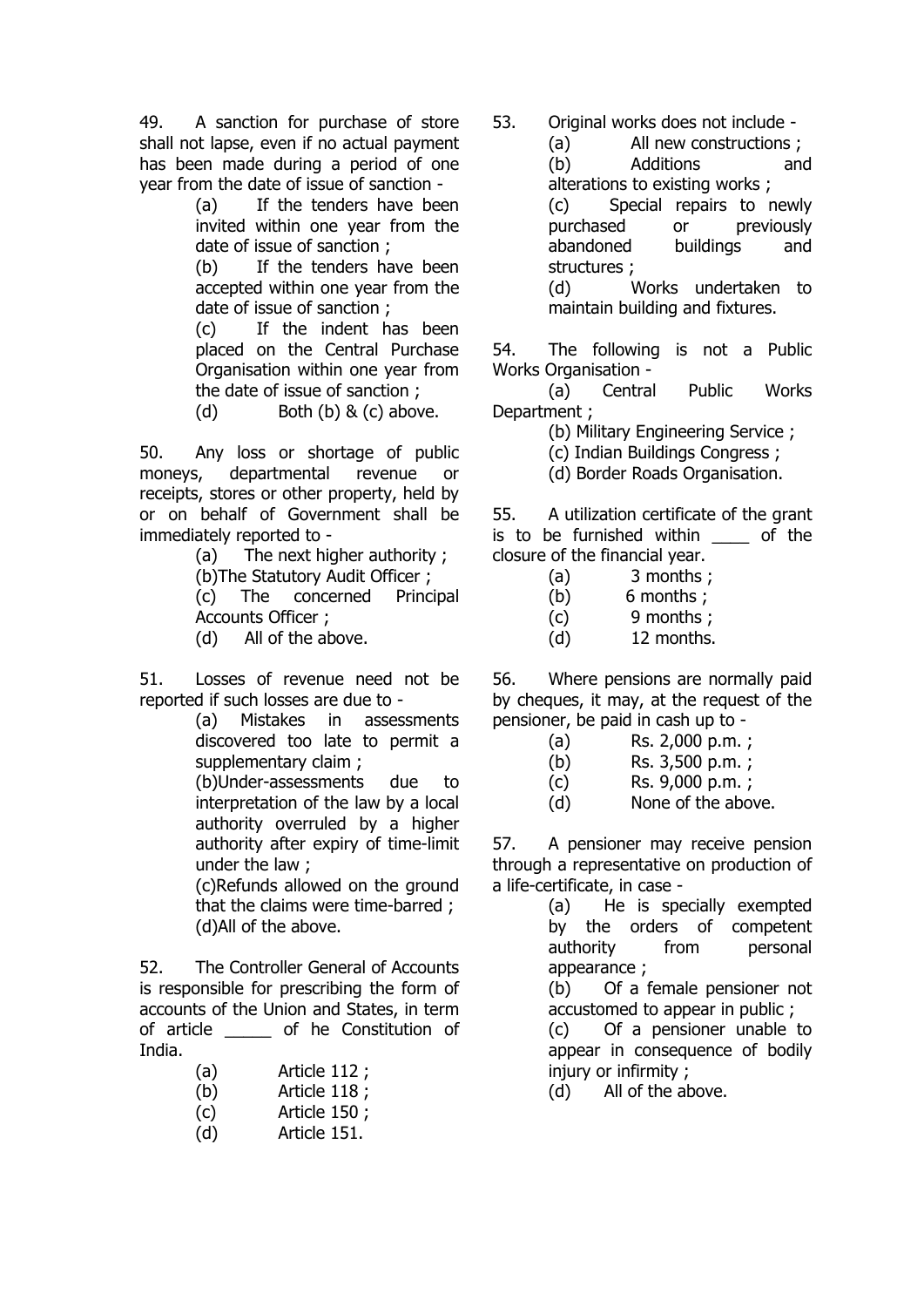58. A pensioner is not exempted from personal appearance if he produces a lifecertificate signed by -

(a) Sub-Inspector-in-charge of a Police Station ;

(b) An Inspector of Post Office (c) A Block Development Officer ;

(d) A Principal of a private unaided School.

59. A declaration of acceptance / nonacceptance of commercial employment within two years from the date of retirement is to be furnished by every retired class – I officer -

- (a) Monthly ;
- (b) Half-yearly ;
- (c) Quarterly ;
- (d) Yearly.

60. Under rule a pensioner is required to intimate, of his own, the fact of his taking up employment / reemployment to the disbursing authority, immediately.

- (a) Rule 353 ;
- (b) Rule 353-A ;
- (c) Rule 354 ;
- (d) Rule 354-A.

61. Provisional pension drawn by the Head Office may, if so desired by the pensioner, be paid by -

- (a) Bank Draft ;
- (b) Postal Money Order ;
- (c) Cheque ;
- (d) Any of the above.

62. Rule 367 of the Treasury Rules deals with -

(a) Payment of commutation money ;

(b) Gratuities ;

(c)Periodical identification of pensioners ;

(d)Undrawn pensions and arrears.

63. A pension remaining undrawn for more than shall cease to be payable by the disbursing officer.

- (a) Six months ;
- (b) Twelve months ;
- (c) Eighteen months ;
- (d) Twenty four months.

64. A disbursing officer can pay arrears of pension himself, if the amount of arrears does not exceed -

- (a) Rs. 5,000 ;
- (b) Rs. 10,000 ;
- (c) Rs. 15,000 ;
- (d) Rs. 20,000.

65. A service pension remaining undrawn for or more may be resumed only with the authority of the Accountant General.

- (a) Two years ;
- (b) Three years ;
- (c) Five years ;
- (d) Six years.

66. A statement of cases of failure to draw pensions, shall be submitted by every pension disbursing officer to the Accountant General concerned every \_\_\_\_

- (a) Month ;
- (b) Three months ;
- (c) Six months ;
- (d) Year.

67. Which office has been set up under the new scheme for simplification of Pension Procedure for payment of Central Civil Pensions.

(a)Central Pension Accounts Office (b)Central Pension Accounting Office ;

(c)Central Pension Payment Office (d)Central Pension Authorising Office.

68. Pension Payment Orders of one District are general filed in

- (a) One series ;
- (b) In different series ;
- (c) One series with sub-series
- (d) Filed as convenient by the disbursing officer.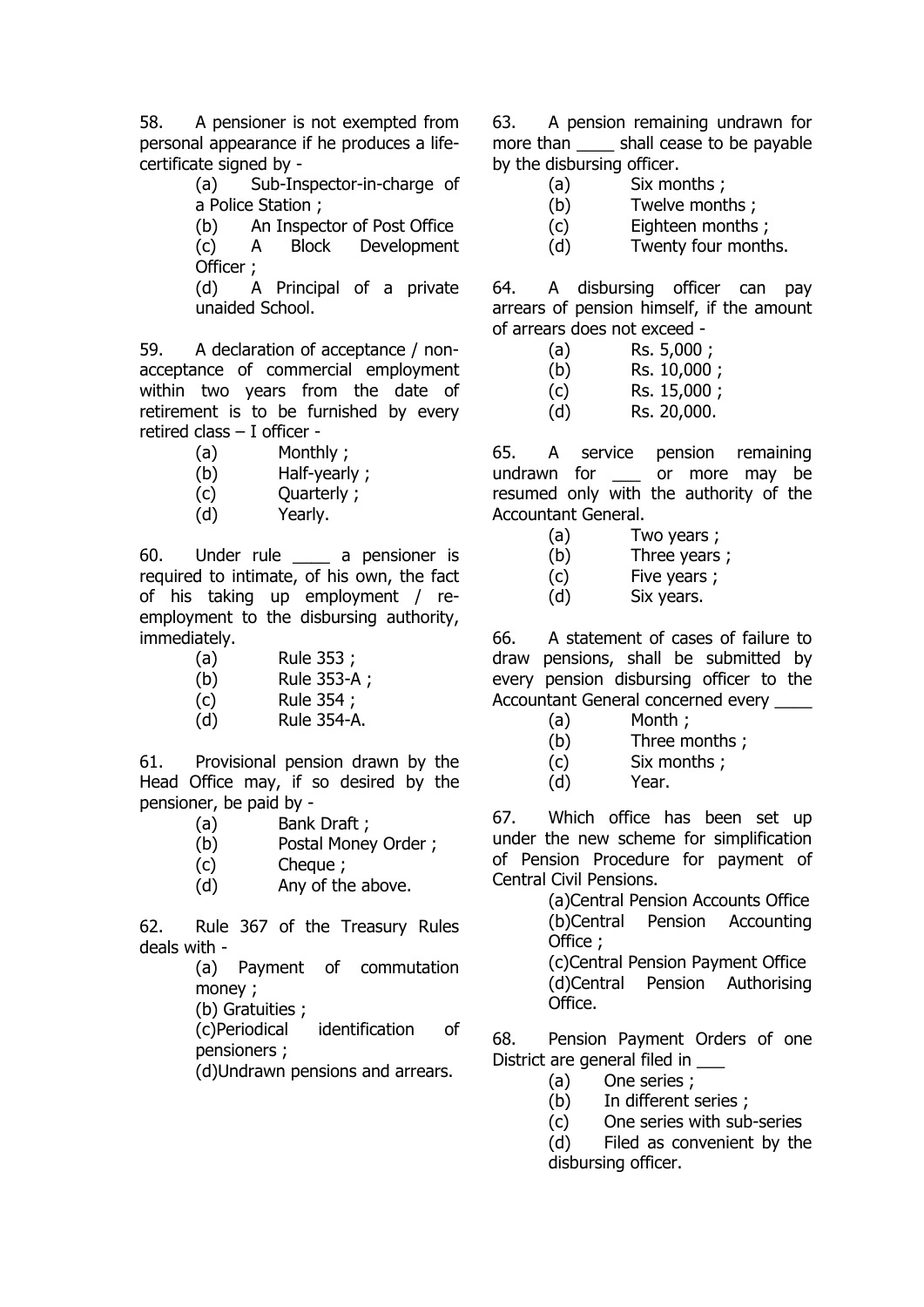69. Who is authorised to renew Pension Payment Order without reference to the Accountant General -

- (a) Disbursing Officer ;
- (b) Head of the Office ;
- (c) Accounts Officers
- (d) Administrative Officer.

70. Pension for the month of March is payable on or after the first working day of the succeeding month in terms Rule of CTR, Vol. I.

- (a) Rule 338 ;
- (b) Rule 339 ;
- (c) Rule341 ;
- (d) Rule 342.

71. On receipt of intimation from the pensioner regarding his / her re – employment / employment, the disbursing officer shall suspend the payment of -

- (a) Pension ;
- (b) Relief on pension ;
- (c) Both pension and relief
- (d) Non of the above.

72. The disbursing officer must take special precaution against the fraudulent presentation of claim when a pensioner draws his pension through another person in terms of Rule \_\_\_ of CTR, Vol. I.

| (a)  | Rule 357 ; |
|------|------------|
| (b)  | Rule 358 ; |
| (c)  | Rule 359 ; |
| 74 N | האפ הווים  |

(d) Rule 360.

73. The payment of commuted value of a portion of pension can be made upon the authority issued by the

- (a) Accountant General ;
- (b) Pay and Accounts Officer ;
- (c) Head of the Office ;
- (d) Disbursing Officer.

74. Provisional Pension / Gratuity are drawn and disbursed by the

- (a) Pay and Accounts Officer ;
- (b) Head of the Office ;
- (c) Disbursing Officer ;
- (d) Accountant General.

75. Payment of arrear of pension due in respect of a deceased pensioner are regulated in term of Rule of CTR, Vol. I.

(a) Rule 368 ;

(b) Rule 369 ;

(c) Rule 370 ;

(d) Rule 371.

76. What is the time period for the disbursing officer to submit the statement of cases of failure to draw pension to the Accountant General -

- (a) Every month ;
- (b) Every quarter of the year ;
- (c) Half yearly ;
- (d) Yearly.

77. Rule 369 of CTR, Vol. I deals with cases related to -

> (a) Payment of commutation money to the pensioner ;

> (b) Payment of undrawn pension and arrear ;

> (c) Payment of arrear of pension due in respect of a deceased pensioner ;

> (d) Reports to be submitted to the Accountant General.

78. Save as hereafter provided, bill presented by a departmental officer, personal claims preferred by a Government officer and all cheques tendered at the treasury or at an authorised office of disbursement shall be duly receipted for payments and stamped where necessary vide -

- (a) Rule 131 ;
- (b) Rule 132 ;
- (c) Rule 133 ;
- (d) Rule 134-A.

79. Bills requiring previous countersignature shall not be presented at a disbursing office before such countersignature has been obtained vide Rule \_\_\_ of CTRs, Vol. I -

| (a)        | Rule 141 ; |
|------------|------------|
| $\sqrt{2}$ | .          |

- (b) Rule 142 ; (c) Rule 143 ;
- (d) Rule 144.
	-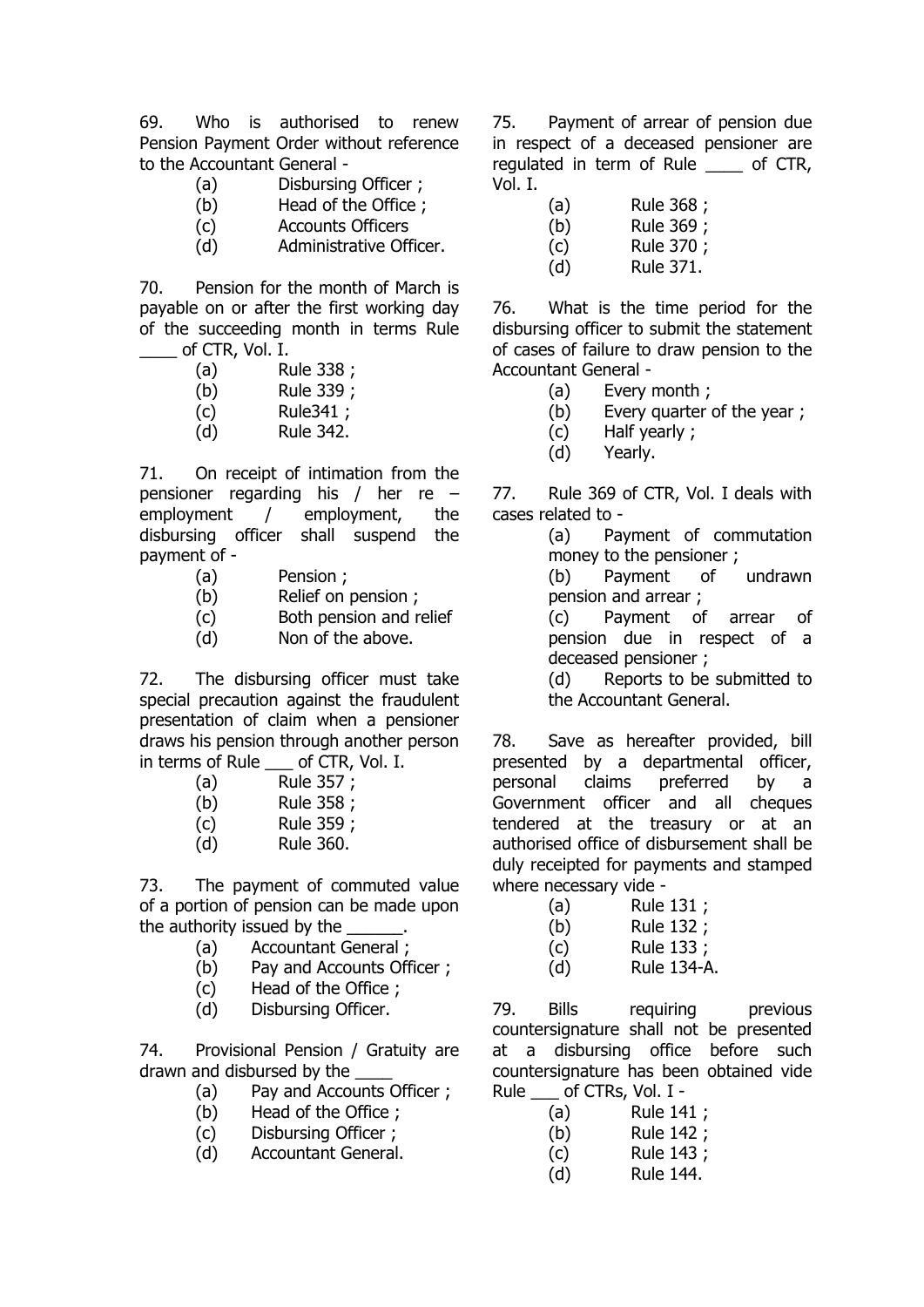80. No Government Officer may issue duplicate or copies of bills or other documents for the payment of money which has already been paid, on the allegation that the originals have been lost in terms of Rule of CTRs, Vol. I -

- (a) Rule 145(1) ;
- (b) Rule 146 ;
- (c) Rule 147 ;
- (d) Rule 148.

81 Who is the Prescribed Authority with respect to Group – A Officer, to order for a full and complete statement regarding acquired movable and immovable property ?

- (a) The Government ;
- (b) Head of the Department ;
- (c) Head of Office ;

(d) Comptroller & Auditor General of India.

82. Which Rule under CCS (Conduct) Rules prescribes the forms specified in the Schedule for submission of movable and immovable property return ?

- (a) Rule 18(1) ;
- (b) Rule 14(1) ;
- (c) Rule 16(2) ;
- (d) Rule 114.

83. Whether, participation in auction and bidding by a Government servant is allowed, when the auction is conducted by his own Office or Ministry ?

(a) It is allowed ;

(b) It is prohibited ;

(c) Prior sanction needs to be obtained ;

(d) Direct participation only is not allowed.

84. Whether it is needed to scrutinize regularly the returns submitted by officers of Central Secretariat Service and Cabinet Secretariat Service ?

(a) No need to scrutinize regularly ;

(b) It should be scrutinized immediately after submission ;

(c) It is to be scrutinized when new items are added in the return

(d) It is to be scrutinized once in two years.

85. When can a Government servant having a spouse living, enter into or contract a marriage with any person ?

(a) When such marriage is permissible under the personal law of the Government servant ;

(b) If the first spouse has given her consent / permission ; (c) With the permission of

children ;

(d) With the permission of the parents of the living spouse.

86. Which of the following need not be submitted as return of assets and liabilities, by a Government servant during his entry into the Government service ?

(a) Immovable property inherited or owned or acquired by him ;

(b) Shares, debentures and cash in bank ;

(c) Other movable property ;

(d) Utensils, crockery and books.

87. Under which of the following circumstances should a Government servant report to the Authority, while entering into a transaction of a movable property ?

(a) If he value of the property exceeds two months' basic pay ; (b) If the value of the property

exceeds one month's basic pay ;

(c) If the value of the property exceeds three months' basic pay ;

(d) None of the above.

88. Whose certificate of valuation submitted by a Government servant could be accepted when a building is constructed at a cost not exceeding Rs. 10,000/- in a village ?

> (a) Certificate of valuation from Civil Engineer of Government **Department**

> (b) Certificate of valuation from Tahsildar ;

> (c) Certificate from retired Civil Engineer, who is doing he practice (d) Certificate from the Legislative Assembly Member of that area.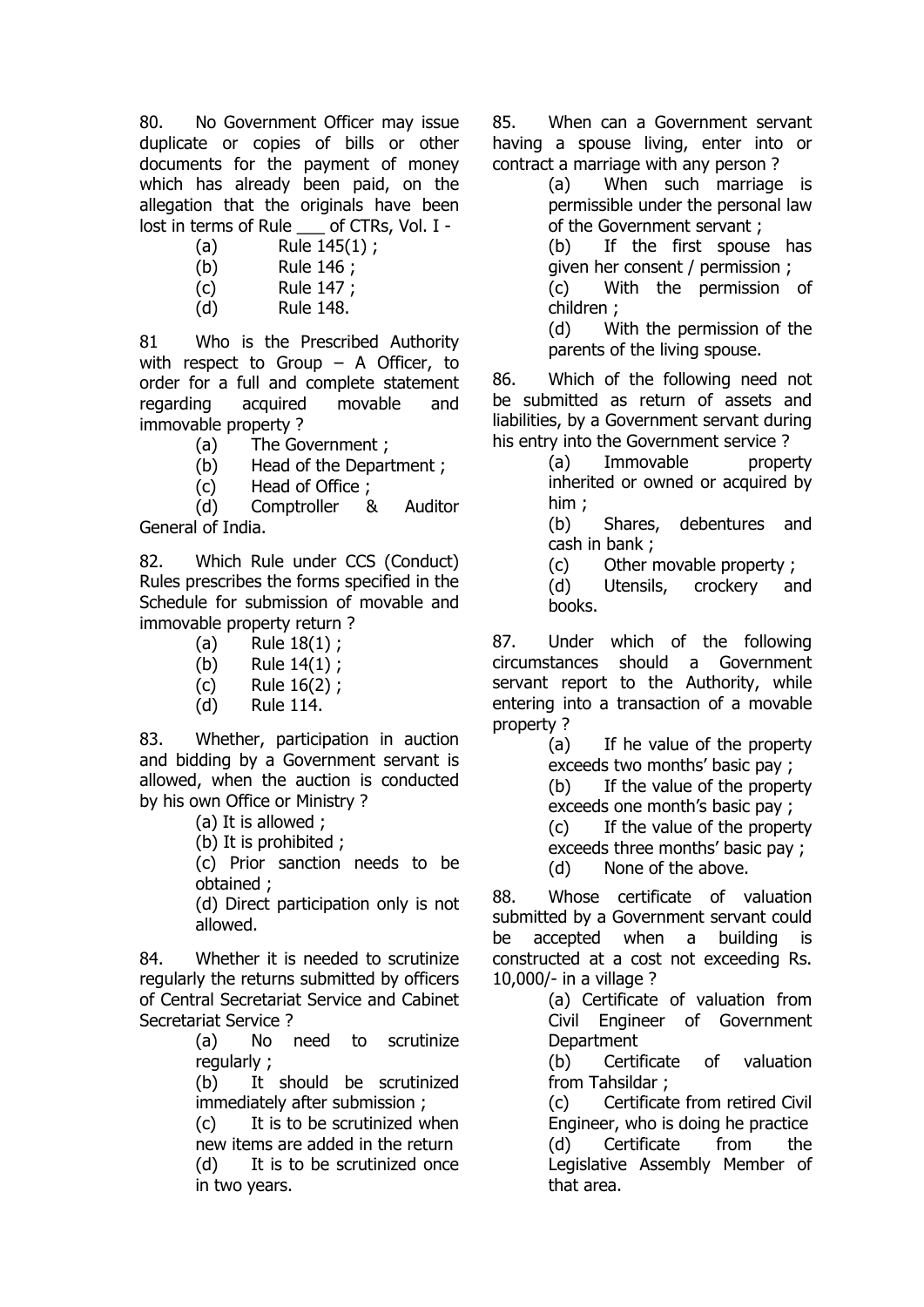89. What is the upper monetary limit for a Government servant (Group 'A' and 'B'), for initiation of transaction in shares, debentures, etc., with the Prescribed Authority ?

> (a) If the total transaction in shares, debentures, etc., exceeds Rs. 50,000 ;

> (b) If the total transaction in shares, debentures, etc., exceeds Rs. 25,000 ;

> (c) If the total transaction in shares, debentures, etc., exceeds Rs. 15,000 ;

> (d) If the total transaction in shares, debentures, etc., exceeds Rs. 20,000 ;

90. What is the prescribed limit for undertaking a repair / minor construction work in respect of any immovable property belonging to a Government servant for which prior intimation to the prescribed authority is necessary ?

(a) If the estimation exceeds Rs. 10,000 ;

(b) If the estimation exceeds Rs. 5,000 ;

(c) If the estimation exceeds Rs. 2,000 ;

(d) If the estimation exceeds Rs. 7,500 ;

91. No Government shall employ to work, any child below the age of years.

- (a) 18 years ;
- (b) 20 years ;
- (c) 14 years ;
- (d) 16 years.

92. State the year in which CCS (Conduct) Rules came into force.

- (a) 1962 ;
- (b) 1964;
- (c) 1968 ;
- (d) 1972.

93. To whom is CCS (Conduct) Rules not applicable ?

> (a) Employees of non-statutory departmental canteens ;

(b) Persons appointed to a civil service or post in connection with the affairs of the Union ;

(c) Extra Departmental Agents in the Postal Department ;

(d) Members of Committees / Commissions appointed by the Government.

94. What behaviour is expected of a Government servant at all times ?

(a) Maintain absolute integrity

(b) Maintain absolute devotion to duty ;

(c) Do nothing which is unbecoming of a Government servant ;

(d) All the above.

95. State what a Government servant should do, if he had received oral instruction / direction from his official superior.

(a) He would obtain the written confirmation of the same ; (b) He would go and discuss about this with other employees ;

(c) He would not ask for any official confirmation from his official superior in writing ;

(d) He would try to get the written confirmation from the supervisor of some other department.

96. Ouote the rules under which the provisions of "Prohibition of Sexual Harassment of Working Women" is covered.

- (a) Rule 3 ;
- (b) Rule 3-B ;
- (c) Rule 3-C ;
- (d) Rule 3-A.